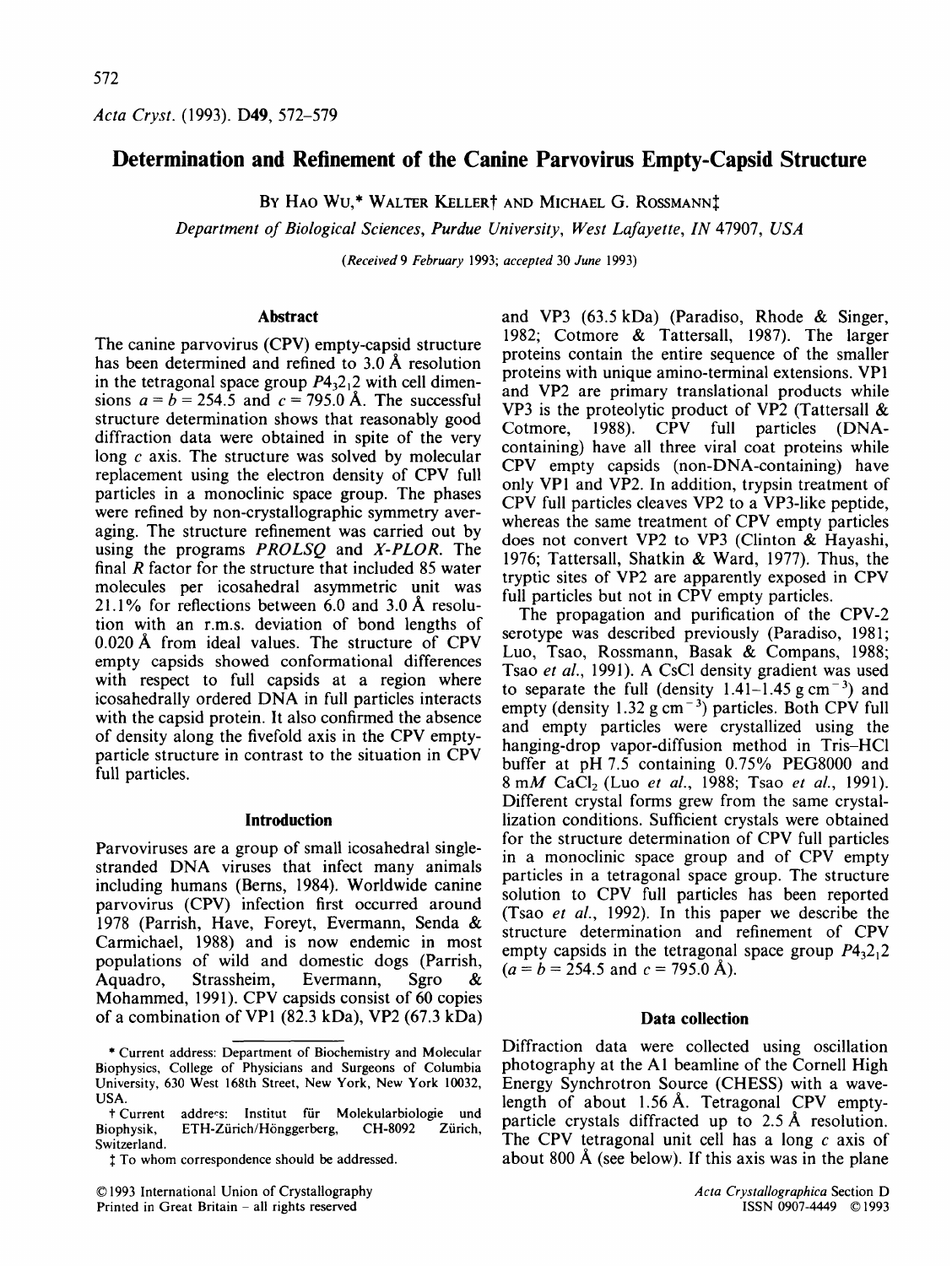Table 1. *Summary of the diffraction data* 

| $(a)$ Data processed                                                   |               |                                                   |       |                     |                                                      |                   |                         |            |
|------------------------------------------------------------------------|---------------|---------------------------------------------------|-------|---------------------|------------------------------------------------------|-------------------|-------------------------|------------|
|                                                                        | No. of films  | No. of observations                               |       | No. of reflections  |                                                      | $F^2/\sigma(F^2)$ | $R_{\text{merge}}$ (%)* |            |
| Empty capsids                                                          | 43            | $243 \times 10^{3}$<br>2.5<br>$391 \times 10^{3}$ |       |                     | $11.7$ ('old') $\dagger$<br>$10.5$ ('new') $\dagger$ |                   |                         |            |
| Full capsids                                                           | 48            | $174 \times 10^{3}$                               |       | $135 \times 10^{3}$ |                                                      | 2.5               | 15.6                    |            |
| (b) Percentage of theoretically possible data in each resolution shell |               |                                                   |       |                     |                                                      |                   |                         |            |
| Resolution $(\AA)$                                                     | $\infty$ - 30 | $30 - 15$                                         | 15 10 | $10 - 7.5$          | $7.5 - 5$                                            | $5 - 3.5$         | $3.5 - 3$               | $3 - 2.75$ |
| Empty capsids (%)                                                      | 59            | 72                                                | 70    | 68                  | 65                                                   | 49                | 26                      | 11         |
| Full capsids $(\% )$                                                   | 44            | 58                                                | 53    | 48                  | 40                                                   | 26                | 14                      |            |

 $\mathcal{L}_{\mathbf{r}} = (\sum_{k} \sum_{k} | \langle F_{k}^{2} \rangle - F_{k}^{2} | / \sum_{k} \sum_{k} \langle F_{k}^{2} \rangle) \times 100$  where there are *i* observations  $F_{k}^{2}$  of reflection h resulting in the mean value of  $\langle F_{k}^{2} \rangle$ .

t 'Old' refers to the initial data processing with slightly different cell dimensions; 'new' refers to the final data processing with unified cell dimensions.

of the film during an initial exposure, extremely closely spaced spots could be seen in Polaroid pictures. To collect data from crystals in this orientation (a  $c^*$  film), the crystal-to-film distance was increased from 100 (for an *'a'b\*'* film) to 150 mm in order to separate the reflection maxima, although this reduced the extreme recording limit of resolution from 2.5 to 3.2 Å. An oscillation angle of  $0.4^\circ$  was used for both the ' $a^*b^*$ ' and ' $c^*$ ' films. In retrospect, a smaller oscillation angle should have been used for the  $a^*b^*$  films to reduce the severe lunar overlap due to the long  $c$  axis. Some data were also collected for isomorphous tetragonal CPV full-particle crystals.

The Kodak films  $(120 \times 120 \text{ mm})$  used to record the diffraction pattern have double emulsion layers coated on each side of the film, causing overlap of the closely spaced spots along the  $c^*$  direction beyond about 5 A resolution. This is a result of the displacement of the record on either side of the film due to the inclination of the diffracted rays to the film normal.

#### **Data processing**

The films were indexed with the auto-indexing procedure of Kim (1989) and processed and post-refined using the Purdue film-processing package (Rossmann, 1979; Rossmann, Leslie, Abdel-Meguid & Tsukihara, 1979). Because of the severe lunar interpenetration in  $a * b *$  films, about one-third of the total reflections were partially overlapped. However, many of these reflections could be deconvoluted using the previously learned profile.<sup>†</sup> The overall  $$ factor was 11.7% for reflections with  $F^2 > 2.5\sigma(F^2)$ . The data completeness was roughly  $50-60\%$  at 3.5 Å resolution and decreased to about  $20\%$  at 3.0 Å resolution. Inside 3.5 A resolution about half of the reflections had more than one observation, while between 3.5 and 3.0 A resolution only a quarter of the reflections had multiple observations. Data were also collected for full particles (Table 1).

There is a systematic lack of data along the  $c^*$  axis at high resolution because the ' $c^*$ ' films were taken at a longer crystal-to-film distance (150 mm). This uneven distribution of reflections in reciprocal space did not seem to be a problem in the structure determination, presumably because of the presence of high non-crystallographic symmetry.

The  $a^*b^*$  films gave a roughly orthogonal unit cell in the auto-indexing procedure, with  $a$  and  $b$ close to 255 and c around 801 Å. The ' $c^*$ ' films gave similar  $a$  and  $b$  axial lengths, but somewhat different  $c$  axis lengths of around 795 Å. Attempts to process the two sets of films with the averaged cell dimensions gave worse processing statistics and, hence, the two types of films were initially processed using slightly different cell dimensions. Initial postrefinement of cell parameters was not able to obtain consistent cell dimensions. The subsequent structure determination, unless otherwise stated, used the data set created from films processed with two sets of slightly different cell dimensions. Cell dimensions of  $a=b=255$  and  $c=801$  Å were assumed in the structure determination by molecular replacement averaging. This data set had sufficient quality to enable the successful determination of the structure (see below).

After the structure was solved, a second attempt was made to search for consistent and more accurate cell dimensions. It was found that the cell dimensions  $(a = b = 255.5$  and  $c = 797.5$  Å) representing the compromise between the two sets of films gave worse processing statistics but were accurate enough to permit the post-refinement on cell parameters to converge, giving refined cell dimensions of  $a = b =$ 254.5 and  $c = 795.0$  Å. Both processing statistics and scaling R factors were improved significantly with the new cell dimensions. A new data set was produced with an R factor of 10.5% (Table 1). The larger error found in the length of the  $c$  axis using the  $a^*b^*$  films may be due to the close alignment of the c axis with the X-ray beam (within  $25^\circ$ ), thus

t A reflection was accepted if the sum of the optical densities from neighboring overlapped reflections was less than 30% of its total intensity. The optical densities contributed by the neighbors were based on a prior approximate estimate of the intensities and a knowledge of the mean reflection profile.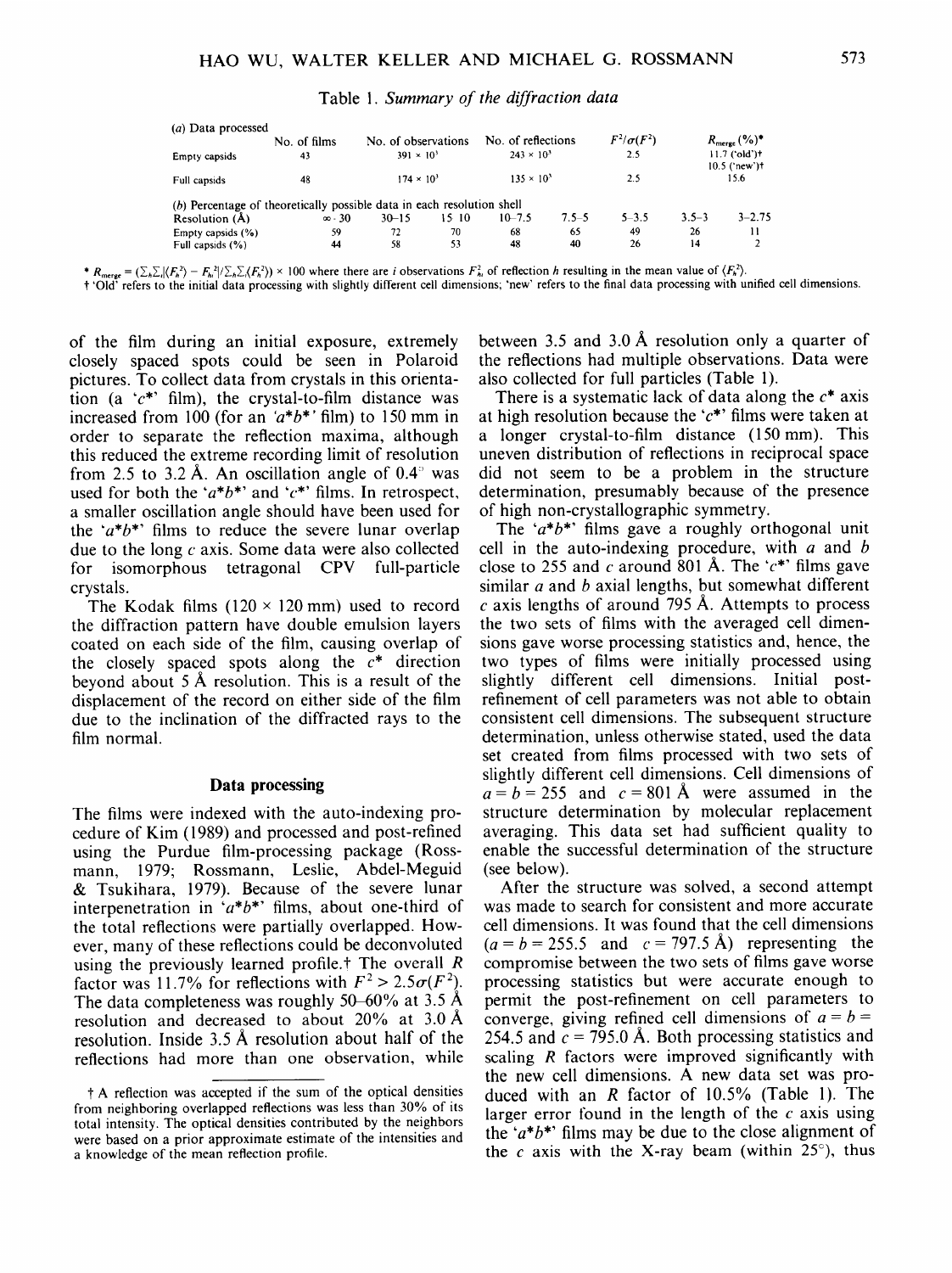correlating the  $c$  axial length with crystal-to-film distance, and due to the limited sampling of reflections along the  $c^*$  direction for auto-indexing.

#### **Resolution-dependent film scaling**

Individual films from a single crystal or from different crystals would be expected to each have different behavior as a function of resolution due to crystal decay and differing absorption effects. This implies that the use of resolution-dependent scale factors in film scaling might yield better data than the use of a single scale factor. Although the available program (Rossmann *et al.,* 1979) does permit the refinement of radially dependent film-to-film scale factors, the function used does not relate well to the observations. Both theoretical and empirical methods have been used to approach the problem (Huber & Kopfmann, 1969; Schwager, Bartels & Huber, 1973; Matthews & Czerwinski, 1975; Stuart & Walker, 1979). Here, scale factors were calculated in resolution shells and then were correlated by the use of a smoothing function.

The scale factor that divides  $F_h^2$  for the *i*th resolution shell of a given film was defined as

$$
g_i^{\rm obs} = \sum_h \overline{F}_h^2 F_{hi}^2 / \sum_h (\overline{F}_h^2)^2,
$$

where  $\overline{F}_h^2$  is the intensity of reflection h from the data set created using single scale factors and  $F_h^2$  represents an observation on the given film within the ith resolution shell. The whole resolution range was divided into shells of equal reciprocal volume. Any resolution shell that had too few reflections was merged with neighboring resolution shells until the total number of reflections was more than a selected cutoff value *(e.g.* 100).

The variation of scale factors in successive resolution shells was smoothed using either a polynomial  $(g<sub>i</sub><sup>calc</sup> = a + bx + cx<sup>2</sup> + dx<sup>3</sup> + ex<sup>4</sup>$  where  $x =$ 1/resolution) or a Gaussian  $[g_i^{\text{calc}} = k \exp(-Bx^2)]$ function (Fig. 1). The  $R$  factor from local scaling was 11.7 and 11.8% for polynomial and Gaussian function fitting, respectively, whereas the  $R$  factor from single scale factor scaling was 12.2% (Table 2a). The improvement in  $R$  factor was most significant for films which had unusually large intensity falloffs and were often the last few exposures of a crystal (Table 2b).

### **Space group, particle orientation and particle position**

The cell dimensions from auto-indexing suggested that the crystals might have tetragonal symmetry. This was confirmed by the intensity agreement of *4/mmm-related* reflections in reciprocal space. Systematic absences showed that the lattice was

primitive and suggested the presence of a  $4<sub>1</sub>$  or  $4<sub>3</sub>$ axis along c and a  $2<sub>1</sub>$  axis along a and b. Hence, the space group was probably either  $P4<sub>1</sub>2<sub>1</sub>2$  or its enantiomorph  $P4,2,2$ . A calculation of  $V_M$ (Matthews, 1968) showed that there could only be four particles in the unit cell  $(V_M = 2.2 \text{ Å}^3 \text{ Da}^{-1})$ , which indicated that the virus particle has to sit on a crystallographic twofold axis along an *ab* face diagonal, giving rise to 30-fold non-crystallographic redundancy.

The orientation of the virus particle in the unit cell relative to a 'standard' orientation (Fig. 2) was determined by general (Rossmann & Blow, 1962) and locked (Rossmann, Ford, Watson & Banaszak, 1972; Tong & Rossmann, 1990) rotation functions. The locked rotation function was calculated using data betwen 6 and 5 A resolution by aligning a twofold axis of the 'standard' icosahedron with a crystallographic twofold axis and rotating about the common twofold axis (Eulerian angles  $\theta_1 = 45$ ,  $\theta_3 =$  $0^{\circ}$ ) (Fig. 2). The highest peak was found to be at  $\theta_2 = 12.94^\circ$  (Fig. 2), corresponding to a rotation matrix of

$$
[E] = \begin{pmatrix} 0.7071 & 0.7071 & 0.0000 \\ -0.6891 & 0.6891 & 0.2241 \\ 0.1585 & -0.1585 & 0.9746 \end{pmatrix}.
$$

This matrix rotates the orientation of one of the particles in the crystal unit cell into the 'standard' icosahedron (Fig. 2).

By considering the packing of spheres into the crystal unit cell, a virus particle position near (0.5,  $(0.5, 0)$ , or equivalently near  $(0.0, 0.0, 0)$ , was favored. Using the 3.6 A resolution electron-density map of



Fig. 1. The local scale factors, *g,,* and their fit to a polynomial and a Gaussian function for one selected film. The local scale factor was determined by scaling to the complete data set produced by employing a single ('overall') scale factor per film. If  $F_h^2$  is the intensity of reflection h from the data set created by using only a single scale factor for each film, and  $F_{hi}^2$  is the observation on film *i* then  $g_i^{obs} = [\sum_h \overline{F}_h^2 F_{hi}] / [\sum_h (\overline{F}_h^2)^2]$ . The  $g_i^{obs}$  values are shown as crosses.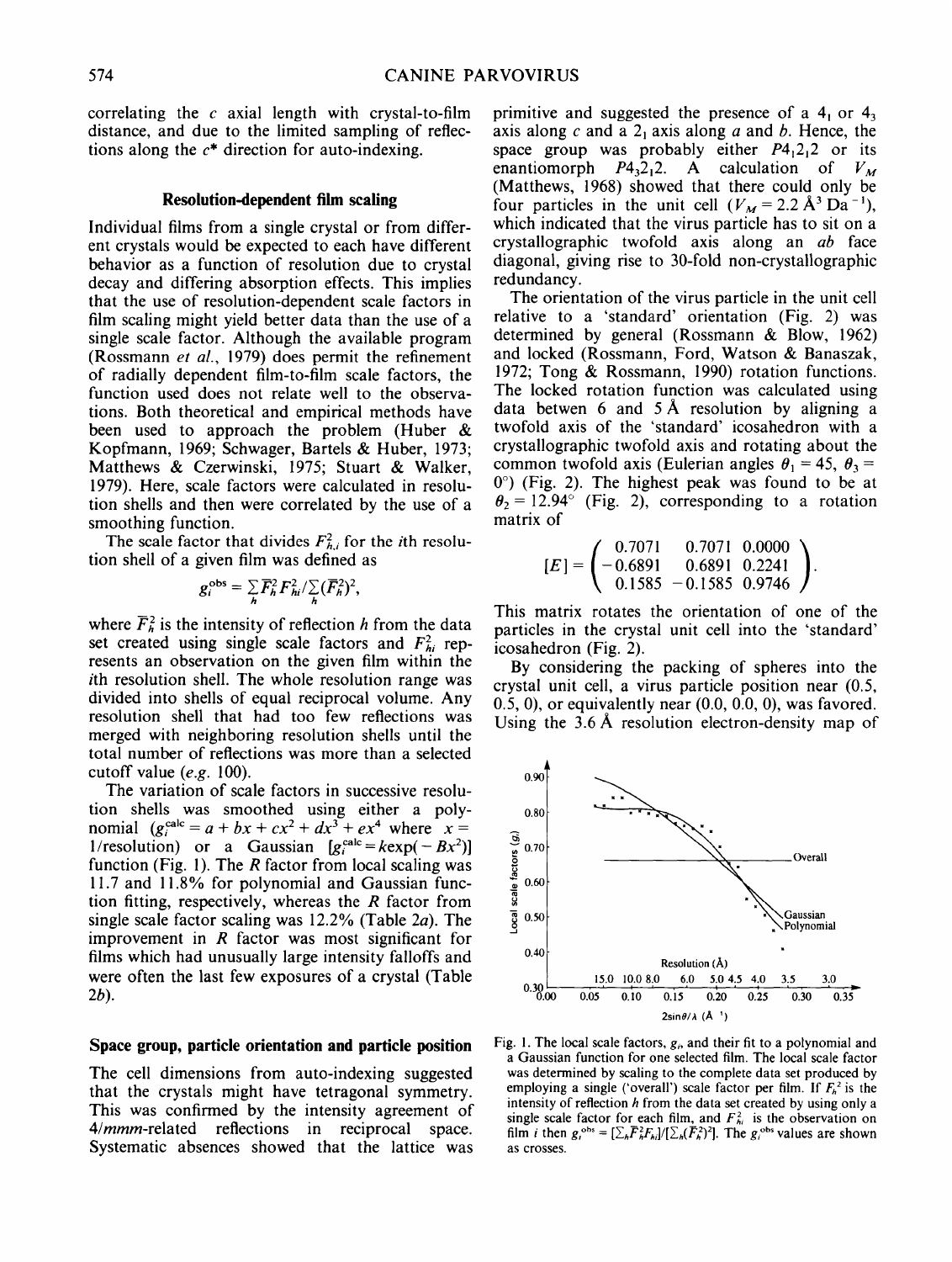| Table 2. Local scaling |  |  |
|------------------------|--|--|
|------------------------|--|--|

| Resolution $(\AA)$          | $\infty - 15$ | 15.7.5 | $7.5 - 5$ | $5 - 38$ | $3.8 - 3$ | Overall |
|-----------------------------|---------------|--------|-----------|----------|-----------|---------|
| Single scale factor scaling | 7.2           | 7.3    | 8.7       | 13.5     | 19.9      | 12.2    |
| Polynomial scaling          | 5.6           | 5.8    | 8.1       | 13.0     | 19.2      | 117     |
| Gaussian scaling            | 5.6           | 59     | 8.3       | 13.1     | 193       | 11.8    |
| No. of reflections          | 2162          | 20613  | 53154     | 58757    | 26313     | 160999  |

(b) Variation of Gaussian scale-factort parameter B with increased exposure of crystal

> $-0.154$  $-0.010$  $+0.267$  $+0.622$

| Successive film |        |
|-----------------|--------|
| exposures       | R      |
|                 | $-0.1$ |
|                 | $-0.0$ |
| ٦               | $+0.2$ |

\*See Table 1 for definition.

 $\dagger$  The Gaussian scale factor was defined as  $kexp(-Bx^2)$  where  $x =$ 1/resolution.

the CPV full-particle structure, translation-function searches (Argos & Rossmann, 1980) were performed with data between 8.0 and 7.0  $\AA$  resolution for both the  $P_1$ 4,2,2 and  $P_1$ 4,2,2 space groups. The searches showed that the particle position was at (0.533, 0.533, 0) and that the correct space group was  $P4<sub>3</sub>2<sub>1</sub>2$ as judged by the significantly different heights of the peaks (18.1 *versus*  $10.3\sigma$ ) in the two space groups. When the searches were repeated at a higher resolution (between 4.2 and 4.0 Å), the differentiation between the two space groups was even greater (Fig. 3), with peak heights of  $14.2$  *versus*  $5.2\sigma$ . The resultant packing organization shows that there is a tendency for the particles to pack with their fivefold vertices in contact (Fig. 4).



Fig. 2. The locked rotation function of tetragonal CPV. The standard icosahedral orientation is given in the top right-hand corner insert. The standard icosahedron is rotated to place its  $x$ axis along the crystallographic (110) direction and rotated again about the common superimposed axis by setting the Eulerian angles  $\theta_1 = 45$ ,  $\theta_3 = 0^\circ$  and allowing  $\theta_2$  to change. The locked rotation function value is the sum of the general rotation function for each of the icosahedral symmetry axes.



Fig. 3. Translation function searches at  $4.2$  to  $4.0 \text{ Å}$  resolution. (a) In  $P4_32_12$  space group. (b) In  $P4_12_12$  space group. Note that the positions at  $x = 0.03$  and 0.53 are symmetry related and correspond to an origin shift of (1/2, 1/2, 0). The translation function was defined as  $\sum_h (F_h^{\text{obs}})^2 (F_h^{\text{calc}})^2$ , where  $F_h^{\text{calc}}$  was derived from the electron density of CPV full particles in a monoclinic space group placed into the tetragonal unit cell corresponding to the orientation found from the rotation function.



Fig. 4. Packing of icosahedral particles in the tetrahedral cell.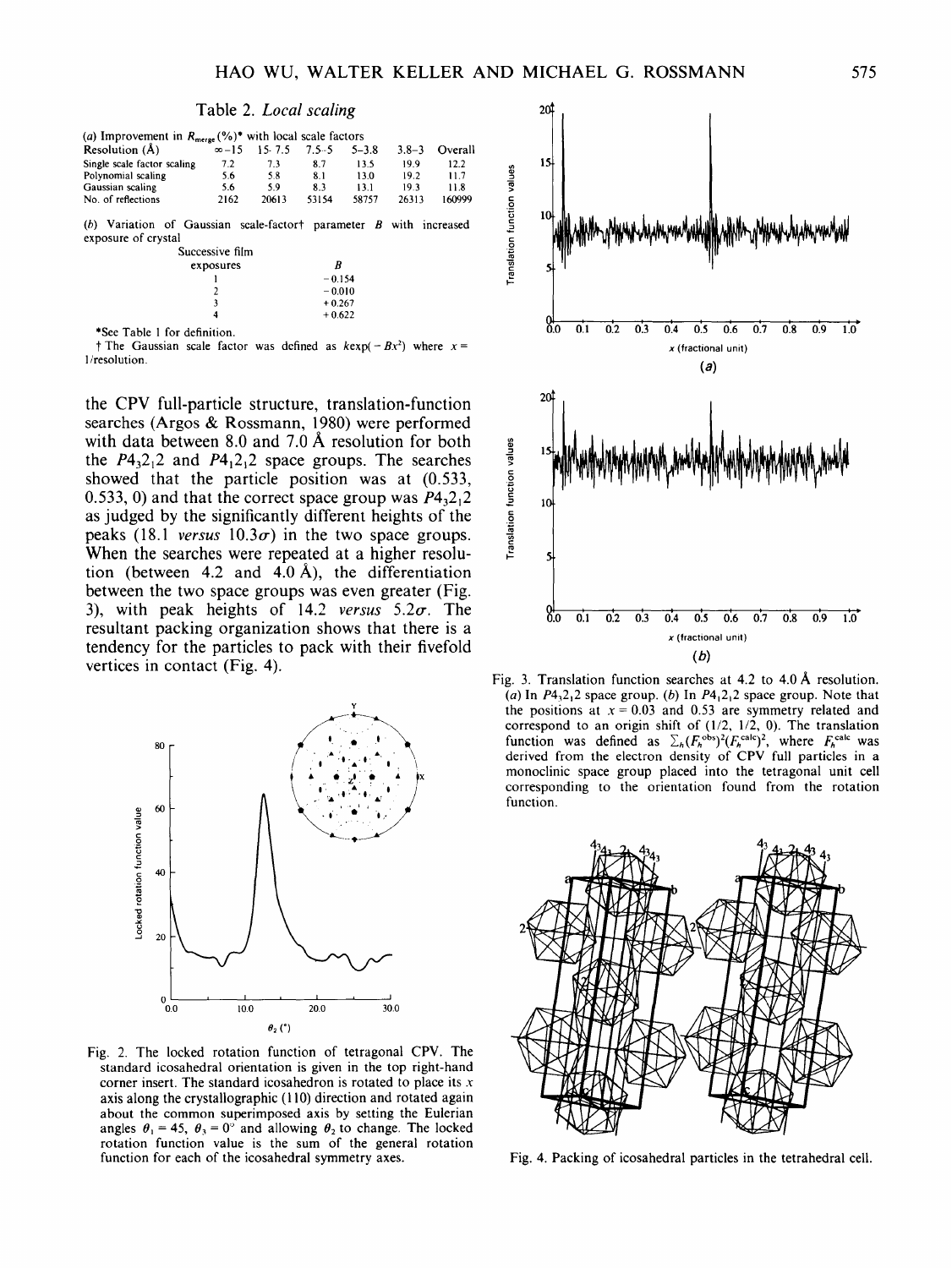#### **Molecular replacement averaging**

Initial phases, between  $15$  and  $6 \text{\AA}$  resolution, obtained by orienting and positioning the CPV fullparticle electron density correctly into the unit cell, were refined by averaging over the 30-fold noncrystallographic symmetry using the program *MolRep* (Johnson, 1978). A spherical shell with an inner radius of 75 A and an outer radius of 140 A was used to define the volume within which the density was averaged. The same radii had been used for the averaging of the CPV full-particle structure in the  $P2_1$  space group (Tsao *et al.*, 1991). Tangential planes were applied at the middle of each interparticle vector to limit the overlapping spheres. Densities outside the averaging mask were flattened to zero.

Phases calculated from the averaged map were combined with the observed structure-factor amplitudes. The agreement between the observed and calculated structure-factor amplitudes for each reflection, the molecular replacement figure of merit, was evaluated by the geometric mean of Sim (Sim, 1959, 1960) and Rayment (Rayment, 1983) weighting according to the formula

$$
w = (w_{\text{Sim}} \times w_{\text{Rayment}})^{1/2}.
$$

Calculated structure factors were assigned the average figure of merit of the shell. The molecular replacement figure of merit was used as a weighting term in the electron-density map calculation of the next averaging cycle. Unobserved reflections were approximated by calculated structure factors and were included in the next cycle of averaging, weighted by the mean molecular replacement figure of merit in the resolution shell. This is important because of the relative incompleteness of the observed data.

After averaging had converged at a given resolution, initial phases derived from the monoclinic CPV electon-density map, instead of those obtained by Fourier back-transformation of the current averaged map, were incorporated into the structure factors in the extended part of the resolution. The presence of approximate initial phases permitted the resolution extension from 6.0 to 3.5 Å in a few large steps with three or four cycles of refinement at each resolution step. The final overall correlation coefficient and R factor between observed and back-transformed structure factors were 0.84 and 20.8%, respectively (Fig. 5).

An averaged electron-density map which was just large enough to cover one icosahedral asymmetric unit was calculated using data between 15.0 and 3.5 A resolution. The atomic model built for CPV full particles in the  $P2<sub>1</sub>$  space group was modified using *FRODO* (Jones, 1978) on a PS390 computer

according to the electron density for CPV empty capsids in the  $P4<sub>3</sub>2<sub>1</sub>2$  space group. Phases for reflections between 3.5 and 3.0 A resolution were calculated from the modified atomic model and combined with the previous molecular replacement phases from 15.0 to 3.5 A resolution. Cycles of averaging were then carried out at 3.0 A resolution using the program *ENV* (Rossmann *et al.,* 1992) with a molecular mask generated by this program. After 12 cycles of averaging at 3.0 A resolution, the correlation coefficients converged to somewhat higher values in all resolution shells that those obtained from averaging using merely a spherical mask (Fig. 6). The results showed the advantage of defining a molecular mask over an approximate spherical mask. A map

![](_page_4_Figure_9.jpeg)

Fig. 5. Correlation coefficient as a function of resolution during the phase extension from 6 to 3.5 Å resolution. The correlation coefficient is defined as  $CC = [\sum_h (F_h^{\text{obs}} - \langle F_h^{\text{obs}}) \rangle (F_h^{\text{calc}} - \langle F_h^{\text{calc}}) \rangle]^{1/2}$ .

![](_page_4_Figure_11.jpeg)

Fig. 6. Correlation coefficients (see Fig. 5 for definition) as a function of resolution. Curve a: Averaging with the 'old' data set between 15 and 3.5 Å resolution with a spherical mask. Curve b: Averaging with the 'old' data set between 15 and 3.0 A resolution with a molecular mask. Curve c: Averaging with the 'new' data set between 15 and 2.9 A resolution with the same molecular mask as used in  $b$ .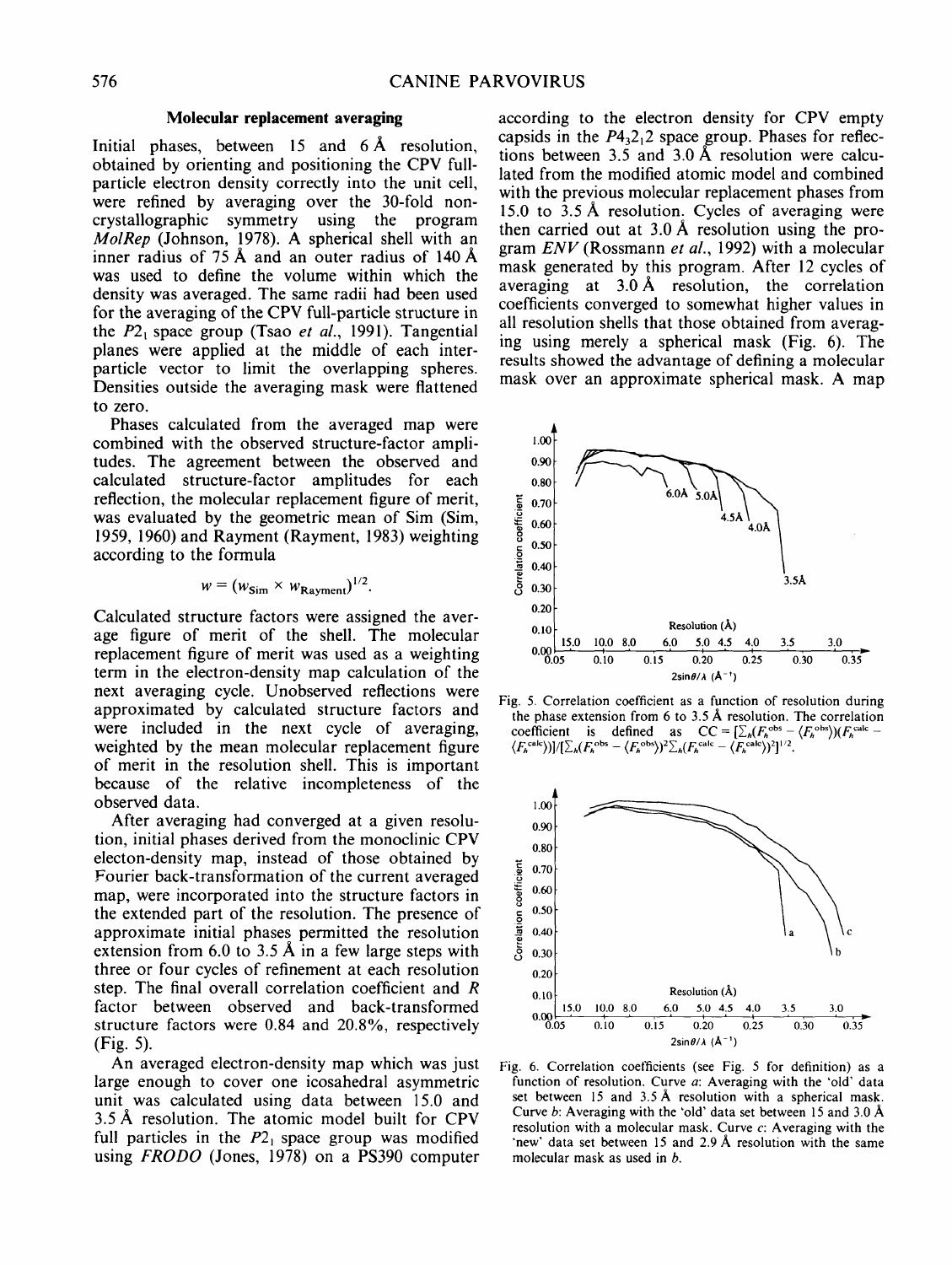was calculated at 3.0 Å resolution. Its quality had improved, as compared to that at 3.5 A resolution, in that more details such as clearer carbonyl bulges and flatter aromatic rings could be observed.

After the data had been reprocessed with the more accurate cell dimensions and scaled with resolutiondependent scale factors, a few more cycles of averaging were performed starting with the phases that had been obtained from the 'old' data set. The correlation coefficients improved quite dramatically for the entire resolution range (Fig. 6) with overall correlation coefficient of 0.89 (up from 0.83) and R factor of 16.1% (down from 21.2%). Both data quality and cell dimensions affect averaging. An inaccurate ratio between cell axes leads to averaging between incorrect grid points in the map. The map calculated with the new phase set showed better defined side chains. The phases were further extended to 2.9 A resolution after incorporating calculated phases from the atomic model between 3.0 and 2.9 A resolution. The difference between phases obtained from the 'old' and the 'new' data set increased steadily from a few degrees at low resolution to at least  $30^{\circ}$  at 3.5-3.0 A resolution.

## **Refinement using the** *PROLSQ* **and** *X-PLOR*  **programs**

Virus orientation and position were first refined in a rigid-body least-squares procedure which minimizes the residual between observed structure-factor amplitudes and those calculated from the atomic model (Rossmann, 1976; Arnold & Rossmann, 1988). The orientation of the virus particle did not change significantly, but its position was moved by about 0.08 A, from (0.5330, 0.5330, 0) to (0.5333, 0.5333, 0), which dropped the R factor by  $0.2\%$  for 1000 randomly selected reflections between 4.0 and 3.5 Å resolution. Later, this was repeated for the 'new' data set with the refined cell dimensions, but there was no further change in orientation or position of the particle.

Structure-factor phases were used in the structure refinement by *PROLSQ* to supplement the structurefactor amplitudes. Virus structure determination usually produces fairly accurate phases as a result of the phase restraints imposed by the high redundancy of non-crystallographic symmetry. The following residual

$$
S_{\mathbf{X-ray}} = \sum_{h} \{ (1 - w_h)(|F_h^{\text{obs}_1} - |F_h^{\text{calc}}|)^2
$$
  
\n
$$
+ w_h[(A_h^{\text{obs}} - A_h^{\text{calc}})^2 + (B_h^{\text{obs}} - B_h^{\text{calc}})^2] \}
$$
  
\n(vector term)

was minimized, where  $A_h$  and  $B_h$  are the real and imaginary components of the structure factor  $F_h$ , and

 $w<sub>h</sub>$  was the molecular replacement figure of merit mentioned above. Reflections with a good figure of merit contribute to the refinement primarily through the vector term, whereas reflections with a poor figure of merit contribute through the scalar term. This phase-refinement formulation was modified from the previous algorithm which contained vector terms alone (Arnold & Rossman, 1988). The current approach has the advantage that reflections with a low figure of merit *(e.g.* many high-resolution reflections) can still contribute to the refinement through scalar terms.

Non-crystallographically related viral subunits were constrained during refinement so that their positions and temperature factors obey icosahedral symmetry (Arnold & Rossmann, 1988; Krishnaswamy  $\&$  Rossmann, 1990; Brünger, 1990). Contacts among icosahedrally related subunits were included in the non-bonded interactions, but the contacts between viral particles could not be restrained because constrained non-crystallographic symmetry refinement assumes the equivalence of all subunits.

Each round of *PROLSQ* refinement consisted of 20 to 30 cycles of conjugate-gradient least-squares minimization. Reflection subsets containing onefourth of the total reflections, enough to overdetermine the number of atomic parameters, were selected by taking every fourth reflection, in order to save computing time. This process is, therefore, reminiscent of Brünger's 'free' R factor (Brünger, 1992). To eliminate bias toward any one of the subsets, a new subset of reflections was used from cycle to cycle. Each subset gave very similar R factors ( $\pm 0.2\%$ ). Partly refined atomic models were inspected after each round using  $O$  (Jones, Bergdoll & Kjeldgaard, 1990) and *FRODO* (Jones, 1978) with respect to the molecular-replacement averaged map.

The 'old' data set was used in the first three rounds of refinement (Table 3). Residues 156 to 161 were not included in the refinement because of their extremely weak electron density ( $< 0.5\sigma$ ). The electron density for the loop between residues 361 and 372 (0.5 $\sigma$  < density <  $1\sigma$ ) showed possible alternative conformations. However, no attempt was made to build both conformations.

The slow-cooling molecular dynamics protocol in *X-PLOR* was used in the third round of refinement (Table 3). Because of the large amount of computation time that would be required, an initial temperature of 2000 K was used instead of the suggested 3000–4000 K (Brünger, Krukowski & Erickson, 1990) and the resolution of the reflection data was lowered to  $3.2 \text{ Å}$ . It has been shown that using 2000 K as an initial temperature might result in an  $$ factor which is around 1% higher than that using 4000 K (Brünger *et al.*, 1990). All the reflections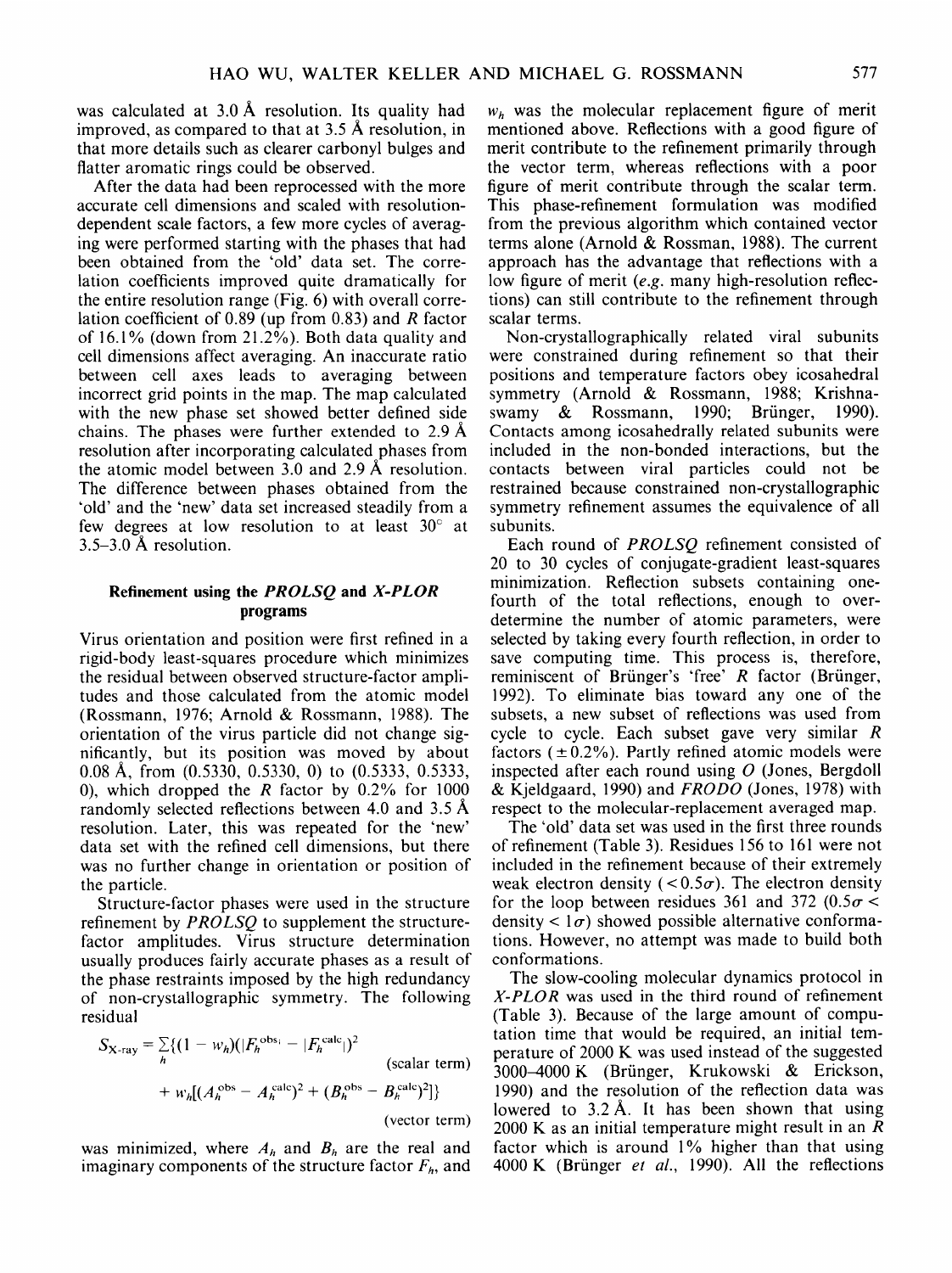## **578 CANINE PARVOVIRUS**

#### **Table** 3. *Refinement results*

|                                                     |               | Refinement with the 'old' data set |                                                |             | Refinement with the 'new' data set* |               |                     |  |
|-----------------------------------------------------|---------------|------------------------------------|------------------------------------------------|-------------|-------------------------------------|---------------|---------------------|--|
|                                                     | Round 0       | Round 1                            | Round <sub>2</sub>                             | Round 3     | Round 4                             | Round 5       | Round 6             |  |
| Program                                             | <b>PROLSO</b> | <b>PROLSO</b>                      | <b>PROLSO</b>                                  | X-PLOR      | <b>PROLSO</b>                       | <b>PROLSO</b> | <b>PROLSO</b>       |  |
| Atomic model                                        |               |                                    |                                                |             |                                     |               |                     |  |
| <b>Residues</b>                                     | $37 - 155$    | $37 - 155$                         | $37 - 155$                                     | $37 - 155$  | $37 - 155$                          | $37 - 584$    | $37 - 584$          |  |
|                                                     | $162 - 584$   | $162 - 584$                        | 162 584                                        | $162 - 584$ | $162 - 584$                         |               | 84 H <sub>2</sub> O |  |
| Parameters refined                                  |               | X, Y, Z                            | x, y, z                                        | x, y, z     | x, y, z                             | x, y, z, B    | x, y, z, B          |  |
| Data                                                |               |                                    |                                                |             |                                     |               |                     |  |
| Resolution $(A)$                                    | $5 - 3$       | $5 - 3$                            | $5 - 3$                                        | $6 - 3.2$   | $6 - 3$                             | $6 - 3$       | $6 - 3$             |  |
| $F/\sigma$ cutoff                                   | 3.0           | 3.0                                | 3.0                                            | 4.0         | 3.0                                 | 3.0           | 3.0                 |  |
| Reflections/cycle                                   | 45000         | 45000                              | 45000                                          | 160000      | 45000                               | 45000         | 45000               |  |
| Bonding distance restraints                         |               |                                    |                                                |             |                                     |               |                     |  |
| $1-2$ distance $(A)$ †                              | 0.025         | 0.020                              | 0.018                                          | 0.030       | 0.021                               | 0.022         | 0.020               |  |
| 1-3 distance $(A)$ <sup>†</sup>                     | 0.048         | 0.041                              | 0.044                                          | 0.081       | 0.048                               | 0.054         | 0.051               |  |
| Bond angle ( <sup>o</sup> )                         | 1.8           | 1.7                                | 2.4                                            | 4.8         | 2.4                                 | 2.9           | 2.9                 |  |
| 1-4 distance $(A)\$                                 | 0.080         | 0.063                              | 0.050                                          | 0.111       | 0.062                               | 0.077         | 0.072               |  |
| Planarity restraint $(A^2)$                         | 0.023         | 0.018                              | 0.013                                          | 0.040       | 0.012                               | 0.007         | 0.007               |  |
| Chiral volume restraint (Å <sup>3</sup> )           | 0.149         | 0.163                              | 0.192                                          | 0.161       | 0.086                               | 0.061         | 0.062               |  |
| Torsion-angle restraints                            |               |                                    |                                                |             |                                     |               |                     |  |
| Planar angle $($ <sup>c</sup> )                     | 12.4          | 2.9                                | 2.5                                            | 9.5         | 2.6                                 | 7.7           | 1.7                 |  |
| Staggered angle (°)                                 | 18.8          | 18.3                               | 24.8                                           | 22.0        | 23.9                                | 24.6          | 21.7                |  |
| Orthogonal angle $($                                | 25.2          | 19.0                               | 20.6                                           | 27.8        | 28.6                                | 28.3          | 27.7                |  |
| Non-bonded contact restraints                       |               |                                    |                                                |             |                                     |               |                     |  |
| $1-4$ contact $(A)$                                 | 0.224         | 0.260                              | 0.240                                          | 0.203       | 0.225                               | 0.231         | 0.228               |  |
| Contact other than $1-4(A)$                         | 0.397         | 0.342                              | 0.328                                          | 0.207       | 0.270                               | 0.230         | 0.265               |  |
| Hydrogen-bonded contact (Å)                         | 0.386         | 0.317                              | 0.307                                          | 0.184       | 0.268                               | 0.276         | 0.235               |  |
| Thermal restraints                                  |               |                                    |                                                |             |                                     |               |                     |  |
| $1-2$ main-chain motion $(A^2)$                     |               |                                    |                                                |             |                                     | 1.33          | 1.68                |  |
| $1-3$ main-chain motion $(A^2)$                     |               |                                    |                                                |             |                                     | 2.10          | 2.85                |  |
| $1-2$ side-chain motion $(A^2)$                     |               |                                    |                                                |             |                                     | 2.33          | 2.02                |  |
| $1-3$ side-chain motion $(A^2)$                     |               |                                    |                                                |             |                                     | 3.46          | 3.39                |  |
| R factors                                           |               |                                    |                                                |             |                                     |               |                     |  |
| Scalar $R(%)$                                       | 34.8          | 28.5                               | 28.3                                           | 25.4        | 24.1                                | 22.0          | 21.1                |  |
| Vector $R$ (%) <sup><math>\blacksquare</math></sup> | 55.7          | 39.8                               | 39.3                                           |             | 36.0                                | 31.5          | 29.7                |  |
|                                                     |               |                                    | * Including the more accurate cell dimensions. |             |                                     |               |                     |  |

 $\dagger$  Bond length.

**:1: Distance related to bond angles.** 

§ Distance related to fixed dihedral angles.<br>  $\oint R_{\text{vector}} = \sum_k [(\mathcal{A}_k^{\text{obs}} - \mathcal{A}_k^{\text{calc}})^2 + (\mathcal{B}_k^{\text{obs}} - \mathcal{B}_k^{\text{calc}})^2]^{1/2} / \sum_k |\mathcal{F}_k^{\text{obs}}|$ .

above a  $4\sigma$  cutoff between 6.0 and 3.2 Å resolution **were used in the refinement. No phase restraint was applied. Two cycles of slow cooling, intervened by slight remodeling, gave a final R factor of 25.4% with an r.m.s, deviation in bond lengths of 0.030 A and in bond angles of 4.8 ° .** 

**The fourth to sixth rounds of refinement were performed with the 'new' data set and the refined cell dimensions (Table 3). Slight cell-dimension changes should be accommodated by slight distortion in geometry because the structure refinement was performed with respect to the atomic fractional coordinates. In the case of refinement with noncrystallographic symmetry constraints, however, the changes in cell dimension cannot be entirely accommodated because they affect the fractional positions of non-crystallographically related subunits.** 

**In the fifth round of refinement, the restrained isotropic individual temperature factors were also refined in addition to the positional coordinates. Residues 156 to 161 were included and their temperature factors were initially assigned to 30**  $\AA$ **<sup>2</sup>.** 

A difference Fourier map  $(|F^{obs}| - |F^{calc}|)exp(i\alpha_{MR})$ **was calculated to locate solvent molecules, where**   $F<sup>calc</sup>$  were the structure factors of the atomic model after the fifth round of refinement and  $\alpha_{MR}$  were the **molecular replacement phases. Those peaks in the**  difference map that were higher than  $3.5\sigma$  and had **possible hydrogen-bonding neighbors were considered as putative water molecules. Water molecules**  that had moved during refinement to produce con**tacts of less than 2.5 A with neighboring atoms or**  had temperature factors greater than  $50 \text{ Å}^2$  were **removed. A total of 84 water molecules were eventually kept in the final model. The final atomic model had an R factor of 21.1% with an r.m.s, deviation in**  bond lengths of 0.020 Å and in bond angles of 2.9°.

**It has been shown (Rees & Lewis, 1983) that the phase error for reflections at 3 A resolution should**  be less than about 30° in order to achieve a conver**gence for vector refinement that is faster than or comparable to scalar refinement. The average phase**  error was about 23° at the beginning of this refinement and 12° at the end of the refinement, as estimated from  $(R_{\text{vector}} \times 180)/[\pi(2)^{1/2}]$  (Arnold & **Rossmann, 1988). These errors are smaller than the allowable errors suggested above, although at the edge of the resolution, phase error can be considerably larger.** 

### **The structure**

**The overall structural features of CPV empty capsids are very similar to those described for CPV full**